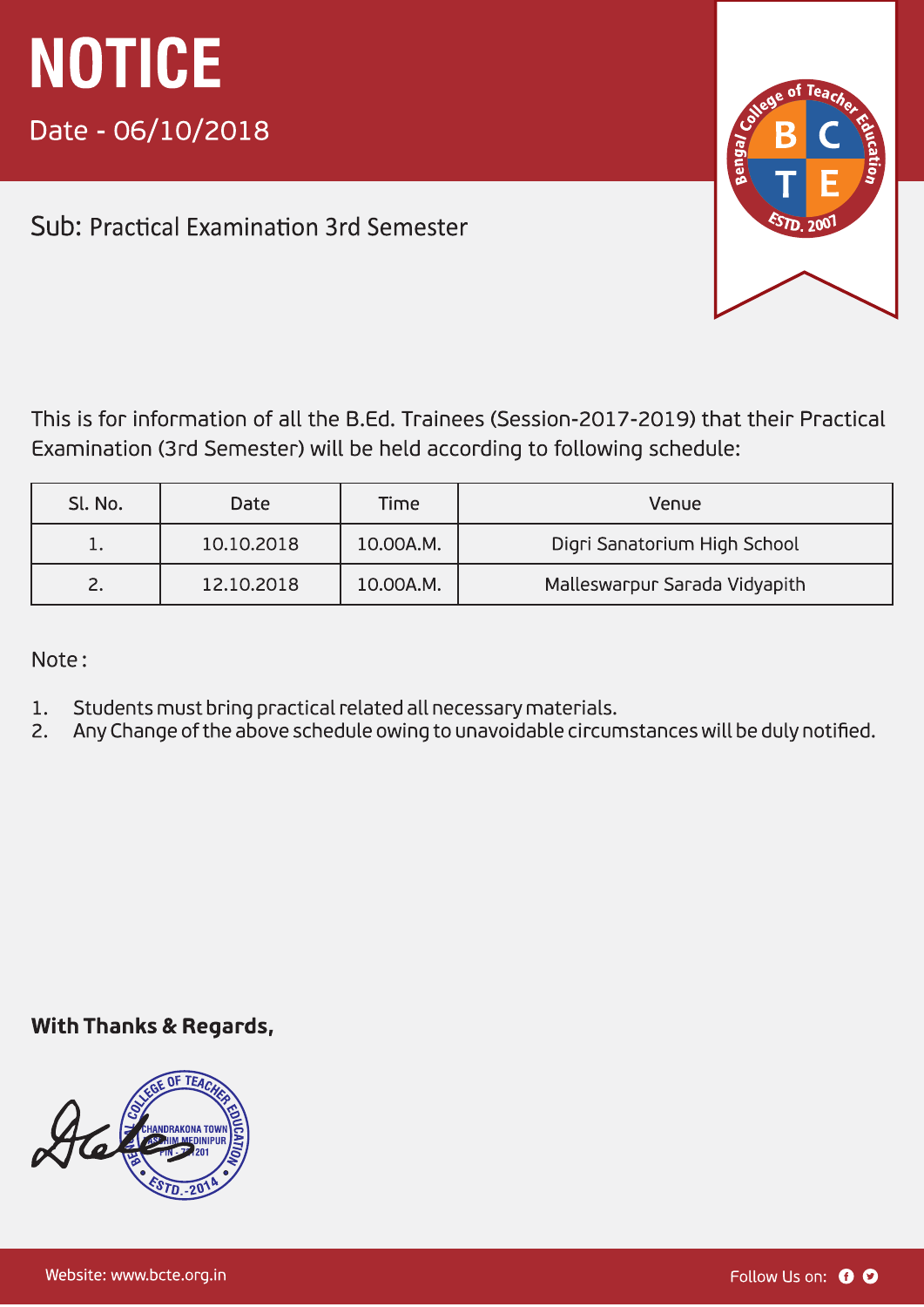## **BENGAL COLLEGE OF TEACHER EDUCATION**

**B.Ed 3rd Sem Final Teaching Examination On - 10.10.2018**

## **SCHOOL NAME- DIGRI SANATORIUM HIGH SCHOOL**

| <b>SL NO</b>   | <b>ROLL</b> | <b>NO</b> | <b>NAME</b>                   | PEDAGOGY OF A SCHOOL SUBJECT |
|----------------|-------------|-----------|-------------------------------|------------------------------|
| $\mathbf{1}$   | 160012      | 17001     | <b>BRATATI DEY</b>            | <b>SCIENCE</b>               |
| $\overline{2}$ | 160012      | 17002     | <b>DEBARATI MUKHERJEE</b>     | <b>SCIENCE</b>               |
| 3              | 160012      | 17004     | <b>POULAMI SARKAR</b>         | <b>SCIENCE</b>               |
| 4              | 160012      | 17007     | <b>SHREYA MAJUMDER</b>        | <b>LANGUAGE</b>              |
| 5              | 160012      | 17009     | <b>MONAMI ADHIKARY</b>        | <b>SCIENCE</b>               |
| 6              | 160012      | 17010     | <b>ARPITA DUTTA</b>           | <b>LANGUAGE</b>              |
| 7              | 160012      | 17011     | <b>KEYA MONDAL</b>            | <b>SCIENCE</b>               |
| 8              | 160012      | 17012     | <b>SUDIPA PATRA</b>           | <b>SCIENCE</b>               |
| 9              | 160012      | 17017     | <b>MUKTARUNNESHA</b>          | <b>SCIENCE</b>               |
| 10             | 160012      | 17018     | <b>ANWESHA PAL</b>            | <b>SCIENCE</b>               |
| 11             | 160012      | 17019     | <b>TANUSREE DUTTA</b>         | <b>LANGUAGE</b>              |
| 12             | 160012      | 17020     | <b>JHILIK PAIRA</b>           | <b>SCIENCE</b>               |
| 13             | 160012      | 17021     | <b>SUSAMA SHIT</b>            | <b>LANGUAGE</b>              |
| 14             | 160012      | 17022     | <b>PARSIPOHA MANDI</b>        | <b>LANGUAGE</b>              |
| 15             | 160012      | 17026     | <b>URMY BISWAS</b>            | <b>SCIENCE</b>               |
| 16             | 160012      | 17036     | <b>ANANYA MONDAL</b>          | <b>SCIENCE</b>               |
| 17             | 160012      | 17037     | <b>APRAJITA SINHA</b>         | <b>LANGUAGE</b>              |
| 18             | 160012      | 17039     | <b>BHASKAR ROY</b>            | <b>SCIENCE</b>               |
| 19             | 160012      | 17040     | <b>MANOJ ADHIKARI</b>         | <b>LANGUAGE</b>              |
| 20             | 160012      | 17041     | <b>OYTIJHYA KRISHAN DOLAI</b> | <b>LANGUAGE</b>              |
| 21             | 160012      | 17042     | <b>RINTU RANA</b>             | <b>SCIENCE</b>               |
| 22             | 160012      | 17043     | <b>SOUVIK KAR</b>             | <b>SCIENCE</b>               |
| 23             | 160012      | 17044     | <b>NAIM AHMED</b>             | <b>LANGUAGE</b>              |
| 24             | 160012      | 17048     | <b>HASANOOR RAHAMAN</b>       | <b>LANGUAGE</b>              |
| 25             | 160012      | 17049     | <b>NILANJAN MAHATA</b>        | <b>LANGUAGE</b>              |
| 26             | 160012      | 17050     | <b>SURAJIT BHANJA</b>         | <b>SCIENCE</b>               |
| 27             | 160012      | 17052     | <b>SOUMYA CHAKRABORTY</b>     | <b>SCIENCE</b>               |
| 28             | 160012      | 17057     | <b>SOURAV MONDAL</b>          | <b>SCIENCE</b>               |